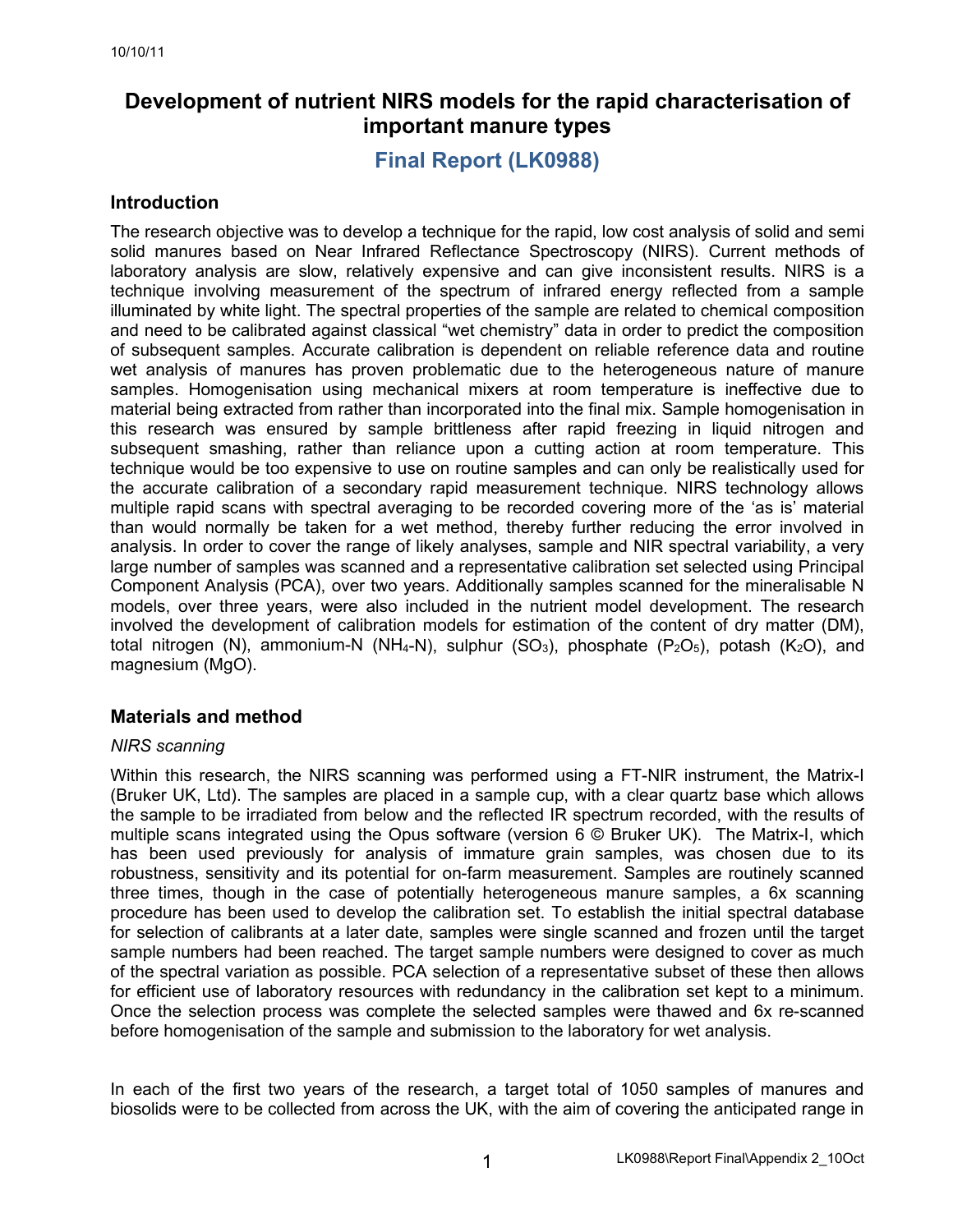#### 10/10/11

variability in the manures, both in terms of chemical and physical characteristics, and NIRS spectral variability. The projected sample totals for individual manure types were 250 of both pig and cattle FYM, 150 of both pig and cattle slurries and 250 biosolids samples, reflecting the anticipated variability of these different materials. Robustness in NIRS models is achieved by adding to the database over time, thereby including seasonal and geographical sample changes in the model.



Figure 1: Scanning of manure samples for nutrient content: (a) using the Bruker Matrix-I NIRS and (b) NIR spectra of two cattle manure samples.

## *Homogenisation of samples.*

The homogenisation procedure prior to this research involved using a rotary blender at room temperature. The main problem observed with this was the tendency for the wet fibrous content to wrap around the cutting blades of all homogenisers trialed. This extracted material from the sample that could not be broken down. Trialed devices ranged from food mixers to specialist laboratory homogenisers such as the Ultra Turrax machine supplied by Carl Stuart limited. All failed to produce an acceptable homogenate which is essential for consistent wet analysis.

The procedure developed in a previous project, NT2508 (Smith et al., 2005), involved cooling the material to very low temperatures using liquid nitrogen. The resulting brittle state then allowed the blades of a powerful homogeniser to break the whole sample down. Preparing the sample involved suspension of a representative aliquot in a Dewar flask containing liquid nitrogen. A suitable sample basket was constructed in the laboratory. This consisted of a chrome steel wire basket, 13cm x 13cm x 13cm, with the addition of a bent wire loop to act as a handle. This was further lined with 1mm steel meshing to prevent sample material dropping through into the liquid nitrogen. A powerful homogeniser was used to break up the hard frozen material (FOSS 2096).

Initially 500g sub-samples were frozen at  $-18^{\circ}$ C before treatment with liquid nitrogen. The homogeniser could not cope with a single frozen block of this size. This was overcome by creating disc shaped sub-samples of the fresh unfrozen material of approximate dimensions 50mm diameter by 6mm thick. The addition of this step also removed stones which can damage the blades. These pre-frozen discs, when added to the basket, created airspace between the bulk sample which allowed easier homogenisation. The resulting product, while at -190 <sup>o</sup>C, resembled a powder. Attempts to homogenise material frozen at - 18°C only resulted in an unacceptable coarse material and the lower temperature was required to achieve the needed brittleness. While using this procedure, experience showed that using material first frozen at  $-18^{\circ}$ C reduced the amount of liquid nitrogen used per sample but still allowed the necessary break up of the sample bulk. Also a minimum amount of 400g was required, with amounts less than this producing an undesirable coarser particle size. Figure 1 illustrates the homogenisation procedure.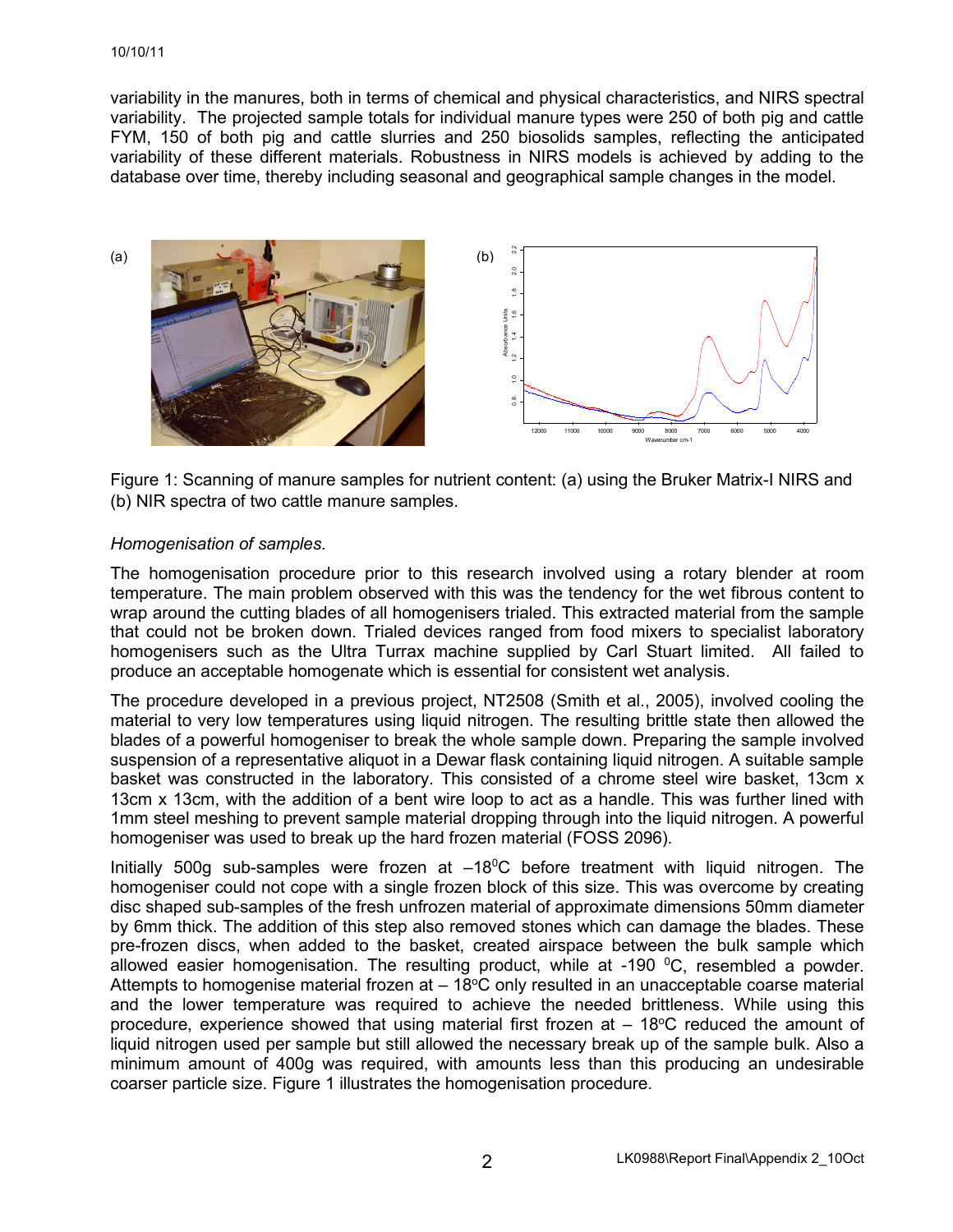Figure1. Homogenisation procedure







a) Sample as received **b**) Loading the sample cage



c) Lowering the sample into liquid nitrogen d) Transferring the sample to the homogeniser



e) Typical sample after homogenisation, before thawing.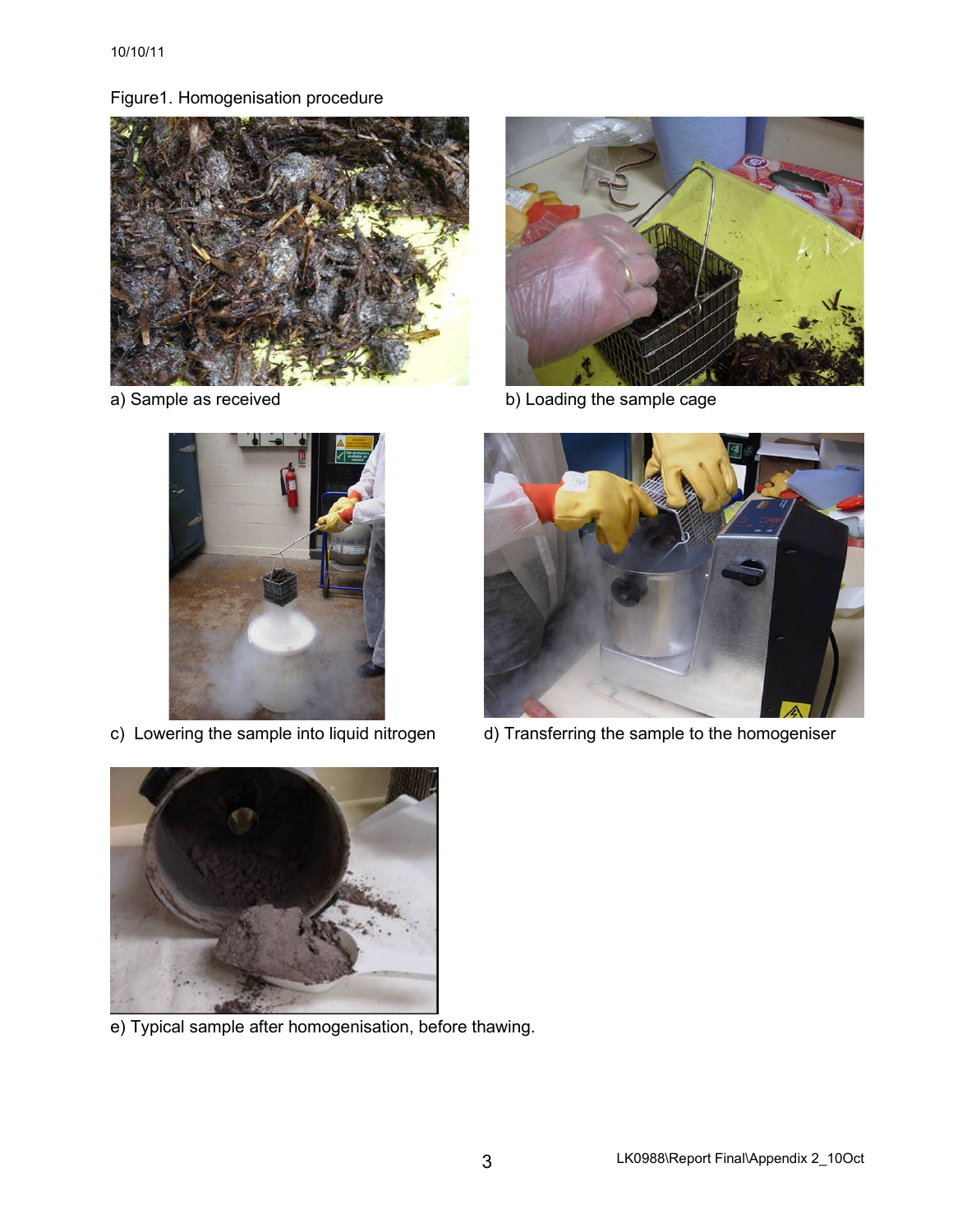# **Results and discussion**

An earlier research project involved the development of a homogenisation procedure and a homogeneity study was carried out to demonstrate the effectiveness of the new technique. Samples of manures from various animal types were submitted for analysis as blind duplicates both before and after homogenisation.

The results demonstrate an improvement in the homogeneity of the sample using the liquid nitrogen process developed. An improvement in repeatability here benefits interpretation of data for field use and leads to an improved correlation when matching to spectral data for generating NIRS prediction models. The use of this technique for routine use however would prove prohibitively expensive and is only used here to generate reliable NIRS models. The plots below demonstrate the improvement the technique offers, in this case for N content of manures (poultry, pig and cattle solid manures).



Figure 2. Sample homogenisation procedure for analysis of manures - total N (g/kg DM) (Poultry, Pig & Dairy manures)

a) before sample homogenisation b) after sample homogenisation

A total of 1019 samples were collected and scanned between January and June 2008, with the active support of the project partners. The total comprised 190 pig FYM, 134 pig slurry, 338 cattle FYM, 176 cattle slurry and 181 biosolids samples. Principal Component Analysis was used to select a total of 118 samples to represent the spectral variability and range of manure analysis, in order to assemble preliminary nutrient calibration models. In addition the 58 samples selected for the first year mineralisable N pot experiments were included in the nutrient model development. These samples, comprising 25 pig FYM, 49 pig slurry, 37 cattle FYM, 28 cattle slurry and 37 biosolids, were multi-scanned (6x) and analysed by wet chemistry, the solids following homogenisation. The multiple scans were spectrally averaged before performing model regression. In 2009, a total of 1158 samples were collected and scanned between January and July 2009; the total comprising 254 pig FYM, 135 pig slurry, 377 cattle FYM, 145 cattle slurry and 247 biosolids samples. PCA was again used in combination with outlier analysis from the preliminary models to select a further subset of 120 samples (24 of each manure type) for chemical analysis. The 60 samples selected for the second year mineralisable N pot experiments were again included. These samples, comprising 36 pig FYM, 26 pig slurry, 46 cattle FYM, 33 cattle slurry and 39 biosolids, were multi-scanned (6x) and analysed by wet chemistry, the solids following homogenisation. The final 62 samples of the third year mineralisable pot experiments were multi-scanned (6x) and analysed by wet chemistry, the solids following homogenisation, to expand the range of spectral variability and analyses and continue the development of robust nutrient calibration models. In total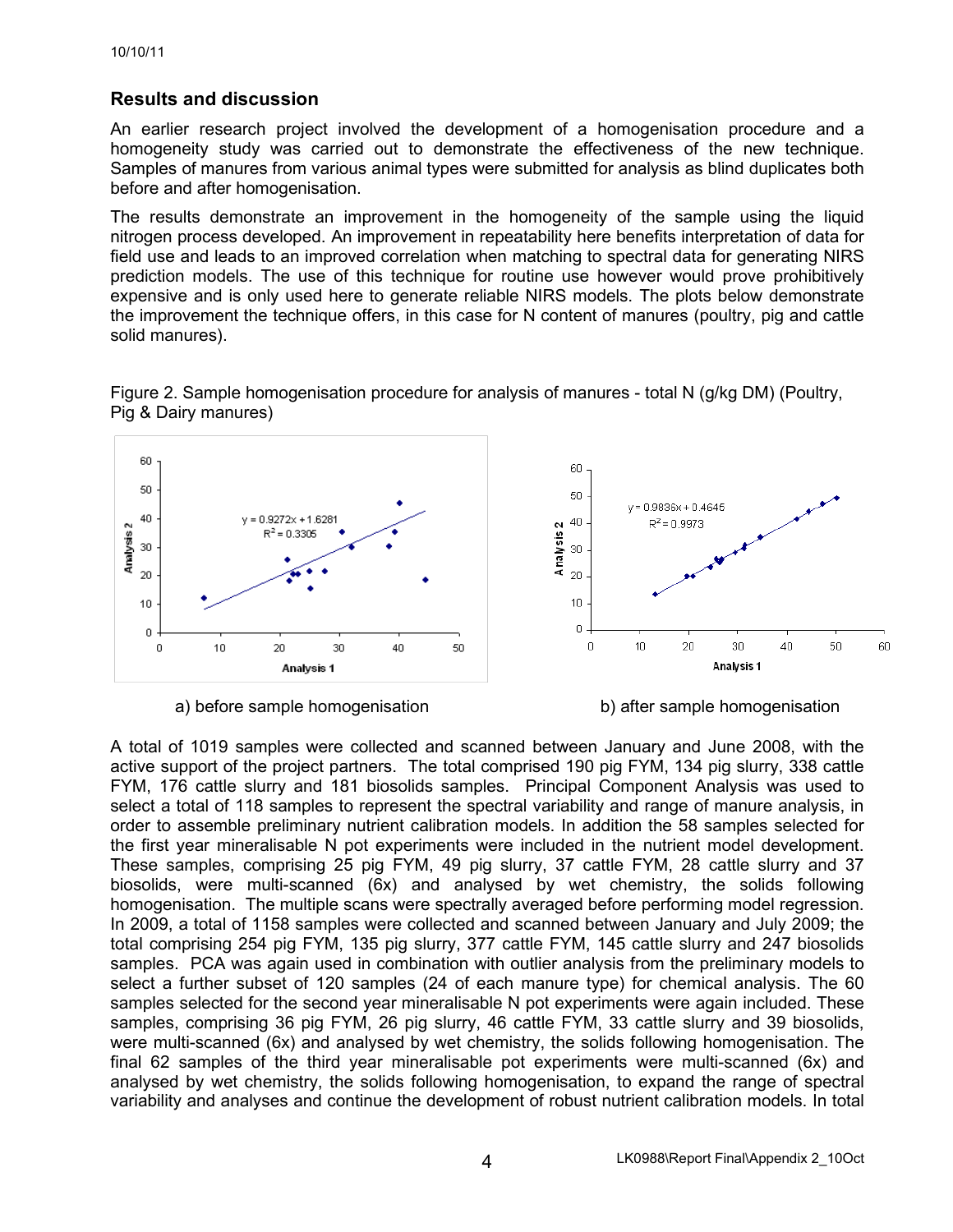this gave 418 samples for the final nutrient model calibration set comprising 70 pig FYM, 80 pig slurry, 101 cattle FYM, 75 cattle slurry and 92 biosolids samples.

A summary of the scanning activity:

2177 single scans to establish initial spectral database;

2508 replicate (x6) scans taken to develop calibration set comprising 418 samples.

A summary of the wet chemistry analysis results is presented in Table 1.

Table 1. Summary of wet analysis results (averages of 418 duplicate analyses).

| ID                      | <b>DM</b><br>(g/Kg) | <b>Total N</b><br>(g/Kg) | P <sub>2</sub> O <sub>5</sub><br>(mg/Kg) | SO <sub>3</sub><br>(mg/Kg) | K <sub>2</sub> O<br>(mg/Kg) | <b>MgO</b><br>(mg/Kg) | NH <sub>4</sub> N<br>(mg/Kg) |
|-------------------------|---------------------|--------------------------|------------------------------------------|----------------------------|-----------------------------|-----------------------|------------------------------|
| <b>Bio-solids</b>       |                     |                          |                                          |                            |                             |                       |                              |
| Min                     | 169.00              | 3.05                     | 1742                                     | 1360                       | 253                         | 648                   | $\overline{7}$               |
| Max                     | 890.00              | 46.50                    | 56299                                    | 26334                      | 6005                        | 12360                 | 4353                         |
| Mean                    | 331.52              | 12.65                    | 14206                                    | 8277                       | 1021                        | 2296                  | 1841                         |
| <b>Pig slurry</b>       |                     |                          |                                          |                            |                             |                       |                              |
| min                     | 2.71                | 0.50                     | 41                                       | 44                         | 466                         | 13                    | 156                          |
| max                     | 147.00              | 9.22                     | 6652                                     | 3319                       | 6652                        | 2620                  | 4839                         |
| mean                    | 33.81               | 3.22                     | 1083                                     | 807                        | 2434                        | 376                   | 2195                         |
| <b>Pig FYM</b>          |                     |                          |                                          |                            |                             |                       |                              |
| min                     | 164.50              | 1.65                     | 771                                      | 690                        | 992                         | 421                   | 9                            |
| max                     | 857.00              | 20.70                    | 22050                                    | 18457                      | 16158                       | 7891                  | 5032                         |
| mean                    | 259.57              | 7.98                     | 5912                                     | 4061                       | 6700                        | 2058                  | 1999                         |
| <b>Cattle</b><br>slurry |                     |                          |                                          |                            |                             |                       |                              |
| min                     | 1.77                | 0.14                     | 33                                       | 29                         | 299                         | 27                    | 105                          |
| max                     | 157.50              | 17.80                    | 2460                                     | 2650                       | 6842                        | 1633                  | 2729                         |
| mean                    | 62.73               | 2.51                     | 904                                      | 753                        | 2546                        | 608                   | 953                          |
| <b>Cattle FYM</b>       |                     |                          |                                          |                            |                             |                       |                              |
| min                     | 162.74              | 2.63                     | 885                                      | 917                        | 1054                        | 339                   | 41                           |
| max                     | 846.00              | 28.15                    | 32147                                    | 49499                      | 29025                       | 6832                  | 4808                         |
| mean                    | 273.78              | 7.25                     | 3571                                     | 3577                       | 8359                        | 1824                  | 755                          |

Upon completion of spectra collection and analysis, refinement of the calibration models was undertaken with expert chemometrics input from Bruker. Calibration optimization was performed with 50% of the data first used as a test set. The test and calibration sets were exchanged after the initial regression to test the robustness of the data to form a model. Regressions were run with this test set selected by both analyte value and by PCA. To create the final working versions regression models using cross validation were created as these use all the available data. The regression runs were limited to the bandwidth 9500cm<sup>-1</sup> to 3800cm<sup>-1</sup> in order to reduce interference due to noise. The removal of some samples from the calibration set was necessary and included effluent samples of very low solids content, in fact "dirty water" samples, and also samples with very low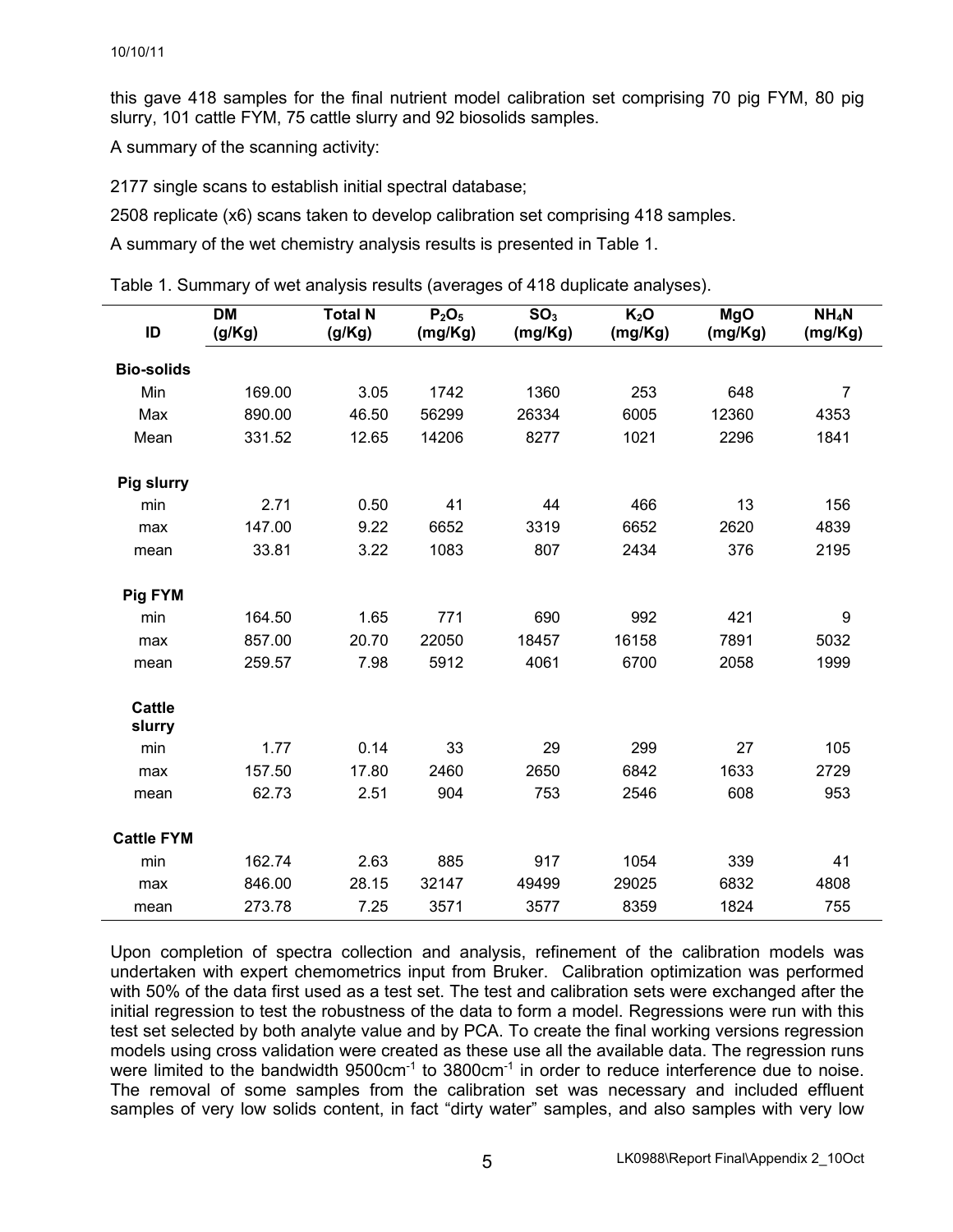nutrient content (at p.p.m. level). Some of these samples were almost translucent and, hence, unsuitable for reflectance-based analysis.

From the statistics associated with the validation procedure, Malley *et al.* (2005) proposed the following guideline for describing the performance of calibration models for environmental samples, based on the  $r^2$  (correlation coefficient) and RPD statistic (standard deviation of the analyte set divided by standard error of prediction): r<sup>2</sup>>0.95, RPD>4 - *excellent*; r<sup>2</sup>= 0.9-0.95, RPD 3-4 – successful;  $r^2$ = 0.8-0.9, RPD 2.25-3 – *moderately successful*;  $r^2$ = 0.7-0.8, RPD 1.75-2.25 – moderately useful. It was considered that some calibrations with r<sup>2</sup><0.7 may be useful for screening purposes.

In selecting the final models, as well as the above, consideration was given to the number of ranks (terms) selected to describe the analyte and the magnitude of the model loadings. As a general rule-of-thumb, loadings greater than 10,000 indicate that noise within the spectra rather than analyte signal may be being modelled. Also the model with the lowest number of ranks is preferred so as to avoid over fitting of the model to the calibration set, however having said this some complex systems such as manures will require more ranks.

Model statistics obtained on test set validation and final cross validation model are presented below, with calibration models in Figure 3 (a-g):

## **Dry matter**

- Model based on test set selection by lab value
- Set A  $R^2$  94.94 RPD 4.44
- Set B  $R^2$  96.66 RPD 5.48
- Model based on test set selection by PCA
- Set A  $R^2$  95.10 RPD 4.52
- Set B  $R^2$  96.19 RPD 5.12

Cross validation model -  $R^2$  96.07 RPD 5.05 13 ranks, loadings  $\sim$  7000

## **Total nitrogen**

- Model based on test set selection by lab value
- Set A  $R^2$  96.84 RPD 5.62
- Set B  $R^2$  92.60 RPD 3.68
- Model based on test set selection by PCA
- Set A  $R^2$  92.05 RPD 3.55
- Set B  $R^2$  94.38 RPD 4.22

Cross validation model -  $R^2$  94.78 RPD 4.38 14 ranks, loadings  $\sim$  20

#### **Ammonium nitrogen**

- Model based on test set selection by lab value
- Set A  $R^2$  93.74 RPD 4.00
- Set B  $R^2$ 94.99 RPD 4.47
- Model based on test set selection by PCA
- Set A  $R^2$  91.18 RPD 3.37
- Set B R<sup>2</sup> 93.33 RPD 3.87

Cross validation model -  $R^2$  90.75 RPD 3.29 11 ranks, loadings ~15000 (reworked originally 80,000)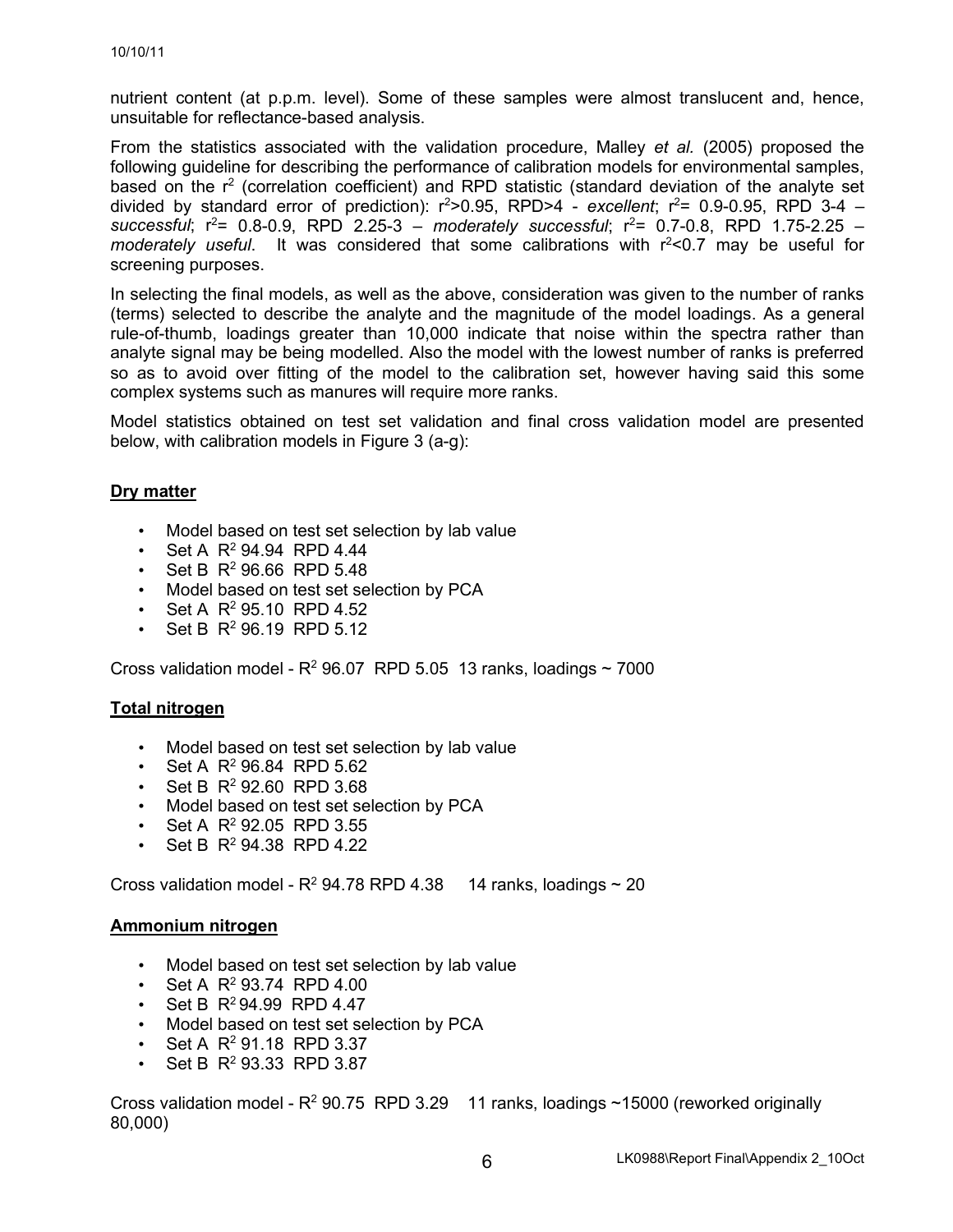## **Phosphate as P2O5**

- Model based on test set selection by lab value
- Set A  $R^2$  93.50 RPD 3.92
- Set B  $R^2$  93.61 RPD 3.96
- Model based on test set selection by PCA
- Set A  $R^2$  91.92 RPD 3.52
- Set B  $R^2$  90.96 RPD 3.33

Cross validation model -  $R^2$  90.85 RPD 3.31 8 ranks, loadings  $\sim$  20,000 (reworked originally 100,000)

## Sulphate as SO<sub>3</sub>

- Model based on test set selection by lab value
- Set A  $R^2$  86.96 RPD 2.77
- Set B  $R^2$  85.38 RPD 2.62
- Model based on test set selection by PCA
- Set A  $R^2$  87.30 RPD 2.81
- Set B  $R^2$  87.78 RPD 2.86

Cross validation model -  $R^2$  88.11 RPD 2.90 7 ranks, loadings  $\sim$  15,000

## **Potassium as K2O**

- Model based on test set selection by lab value
- Set A  $R^2$  82.86 RPD 2.42
- Set B  $R^2$  82.62 RPD 2.40
- Model based on test set selection by PCA
- Set A  $R^2$  74.62 RPD 1.99
- Set B  $R^2$  77.97 RPD 2.13

Cross validation model -  $R^2$  83.54 RPD 2.46 12 ranks, loadings  $\sim$  30,000 (reworked originally 6,000000)

#### **Magnesium as MgO**

- Model based on test set selection by lab value
- Set A  $R^2$  76.82 RPD 2.08
- Set B  $R^2$  73.77 RPD 1.95
- Model based on test set selection by PCA
- Set A  $R^2$  67.60 RPD 1.76
- Set B  $R^2$  81.48 RPD 2.32

Cross validation model -  $R^2$ 69.94 RPD 1.82 4 ranks<sup>\*</sup>, loadings ~ 800

\* rank low may be correlating to some grand physical property

The pH models gave poor correlations, below 0.70, so were abandoned.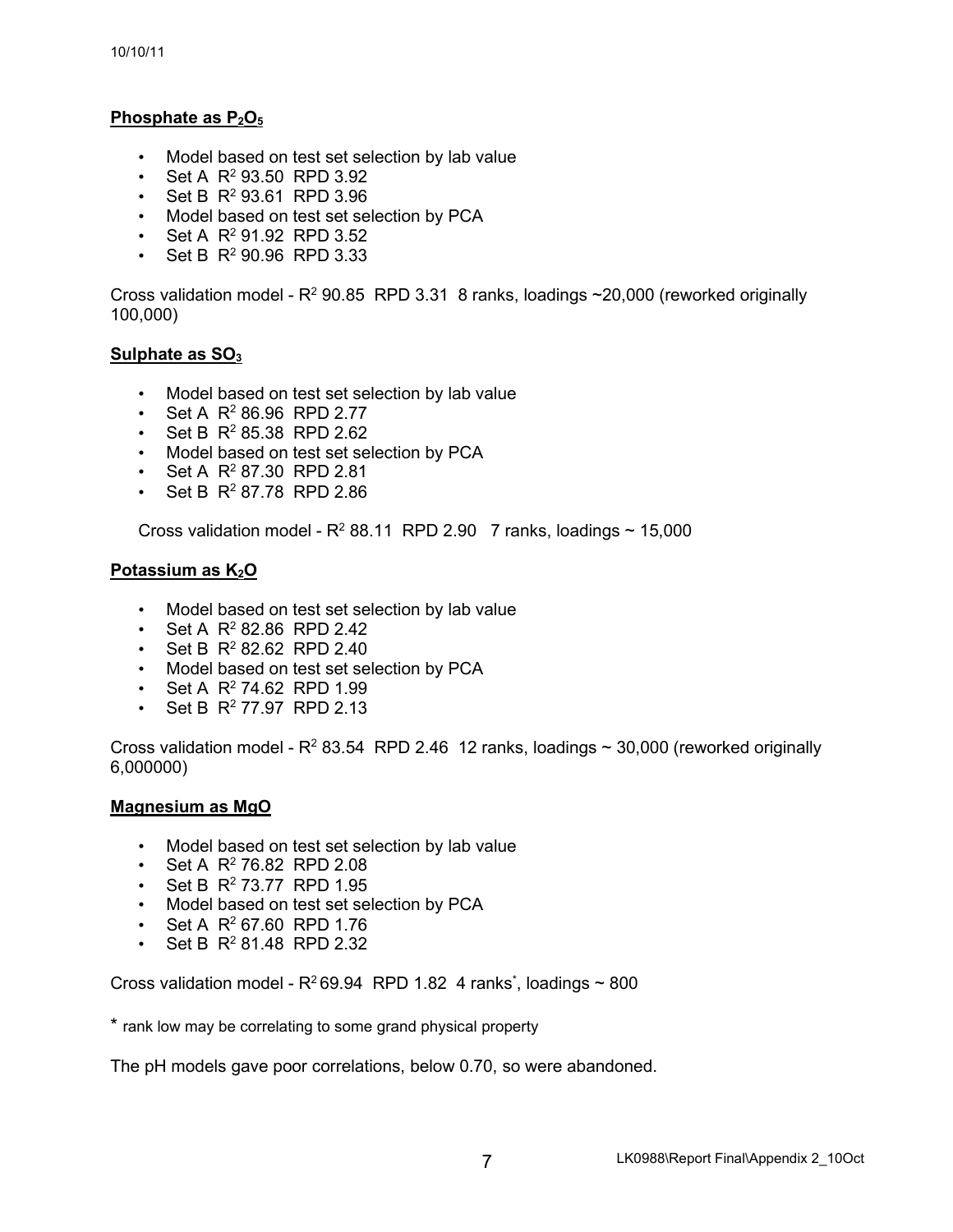Figure 3: Calibration models for manures: (a) DM content; (b) total N content; (c) ammonium N content; (d) P<sub>2</sub>O<sub>5</sub> content; (e) SO<sub>3</sub> content; (f) K<sub>2</sub>O content; (g) MgO content.<br>(a) (b)